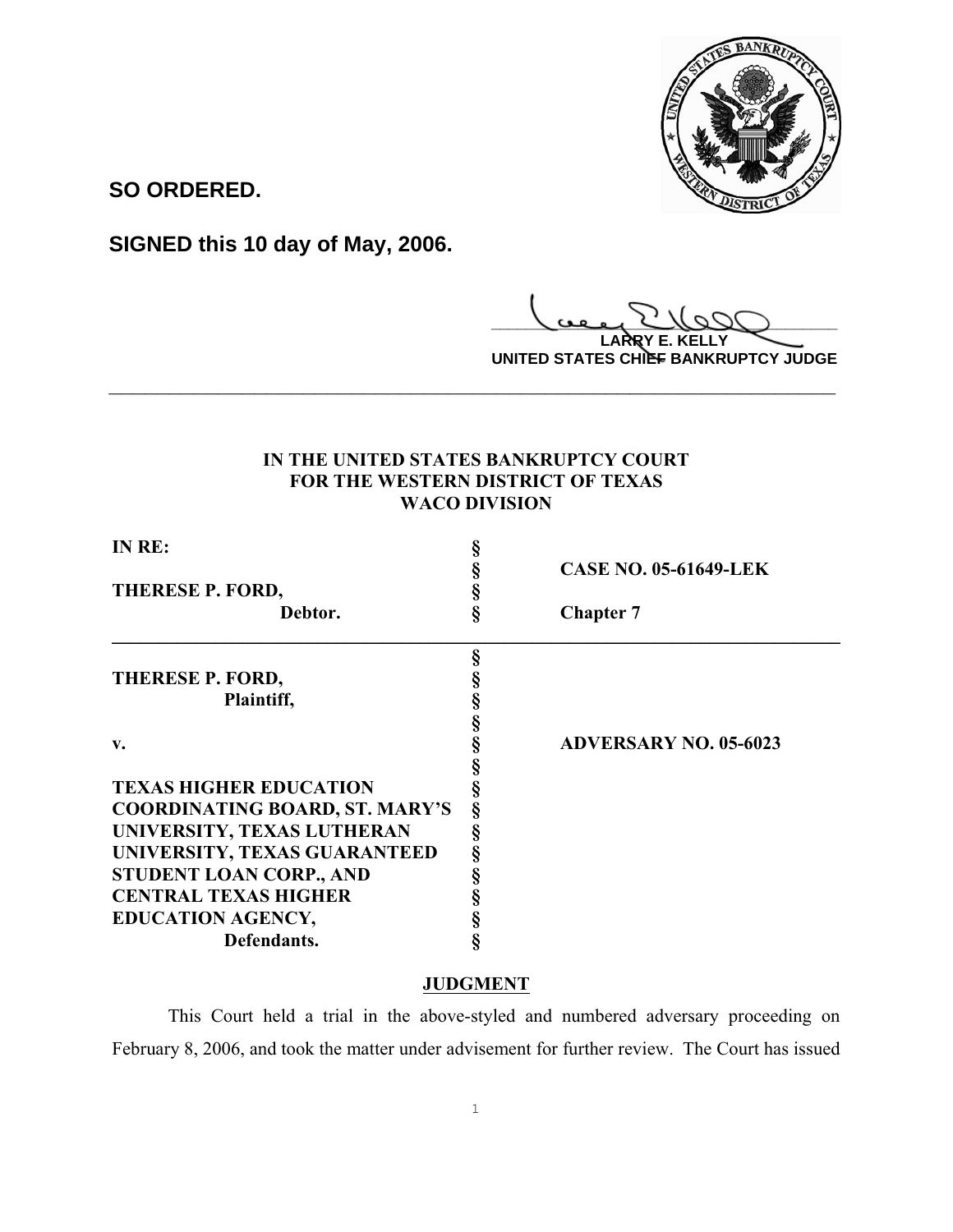a Memorandum Opinion which contains its Findings of Fact and Conclusion and Conclusions of Law issued pursuant to Bankruptcy Rule 7052 in this adversary proceeding. Based thereon, it is therefore

ORDERED, ADJUDGED, AND DECREED that the following debts owed by Plaintiff Therese P. Ford are determined to be non-dischargeable pursuant to 11 U.S.C. § 523(a)(8) to the following Defendants:

a. to Defendant Educational Credit Management Corporation:

Loan #1, GSL, original amount of \$8,500, dated Dec. 26, 1996;

Loan #2, GSL, original amount of \$7,143, dated Dec. 26, 1996;

Loan #3, GSL, original amount of \$2,857, dated May 19, 1997;

Loan #4, GSL, original amount of \$8,500, dated Aug. 5, 1997;

Loan #5, GSL, original amount of \$10,000, dated Aug. 5, 1997;

Loan #6, GSL, original amount of \$8,500, dated Aug. 18, 1995;

Loan #7, GSL, original amount of \$10,000, dated Aug. 18, 1995;

Loan #8, GSL, original amount of \$8,500, dated May 20, 1996; and

Loan #9, GSL, original amount of \$10,000, dated May 20, 1996.

b. to Defendant Texas Higher Education Coordinating Board:

Promissory Note, original amount of \$7,500 covering disbursements made 8/8/1995 through 12/20/1995;

Promissory Note, original amount of \$5,223 covering disbursements made 5/17/1996 through 8/6/1996;

Promissory Note, original amount of \$1,310 covering disbursement made 11/15/1996;

Promissory Note, original amount of \$5,013 covering disbursement made 5/9/1997; and

Promissory Note, original amount of \$2,487 covering disbursements made 8/5/1997 through 12/24/1997; and

c. to Defendant Texas Guaranteed Student Loan Corporation, the debt it guaranteed; it is further